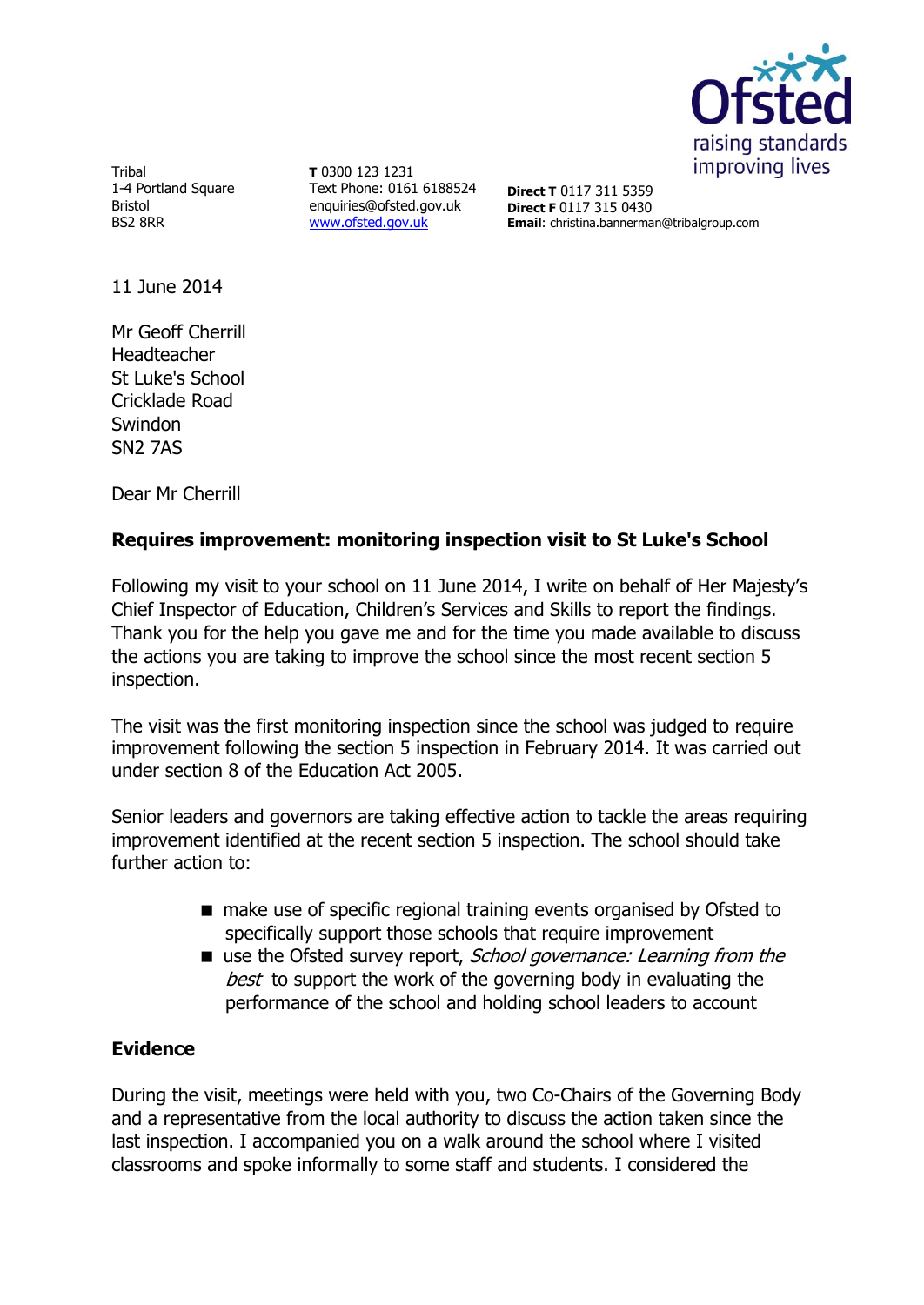

school's information on the progress students are making. I looked at the minutes from recent governing body meetings and reviewed the information gathered from lesson observations and staff development. The school development plan was evaluated.

## **Context**

Since the inspection the interim headteacher has been appointed as the substantive headteacher. Two new teachers and a bursar have been appointed. Two specialist support staff have left the school.

## **Main findings**

It is evident from the schools' own monitoring records that the proportion of good teaching is increasing. This is because a regular and evaluative approach to monitoring the quality of teaching has been introduced, the outcomes of which are used to develop training for individual teachers. Leaders are making sure that teachers have the appropriate knowledge and skills to teach the different subjects. Lessons are calm and students are engaged in their work because they are given meaningful activities which they can relate to. For example, using a popular world sporting event as a basis for mathematics lessons helped the students develop their problem-solving skills. Classrooms are more stimulating and care is taken to motivate the students by displaying their work.

A restructuring of the leadership team is enabling the school to have a better approach to meeting the needs of all students. Responsibilities have been delegated and there is clear accountability for senior staff. There is clarity of purpose and a strong vision for the future. New systems introduced to track progress ensure that senior leaders can check whether all groups of students are achieving as well as they should. Expectations of what students can achieve have been raised and challenging targets have been set for future year groups. Students entitled to additional government funding are making accelerated progress. By displaying individual timetables, all members of the school community know exactly where each student should be at any point in the day. This has raised the expectations of both staff and students.

The number of occasions where physical restraint is used has declined significantly because teaching staff are meeting the complex needs of the students and more adept at defusing potentially challenging situations. As a result of a more proactive approach to the importance of regular attendance, students willingly come to school. The early morning breakfast times provide opportunities for them to chat to the teaching staff and settle themselves for the school day. Students have been made responsible for a budget that is available to them to fund extra fun activities. Good